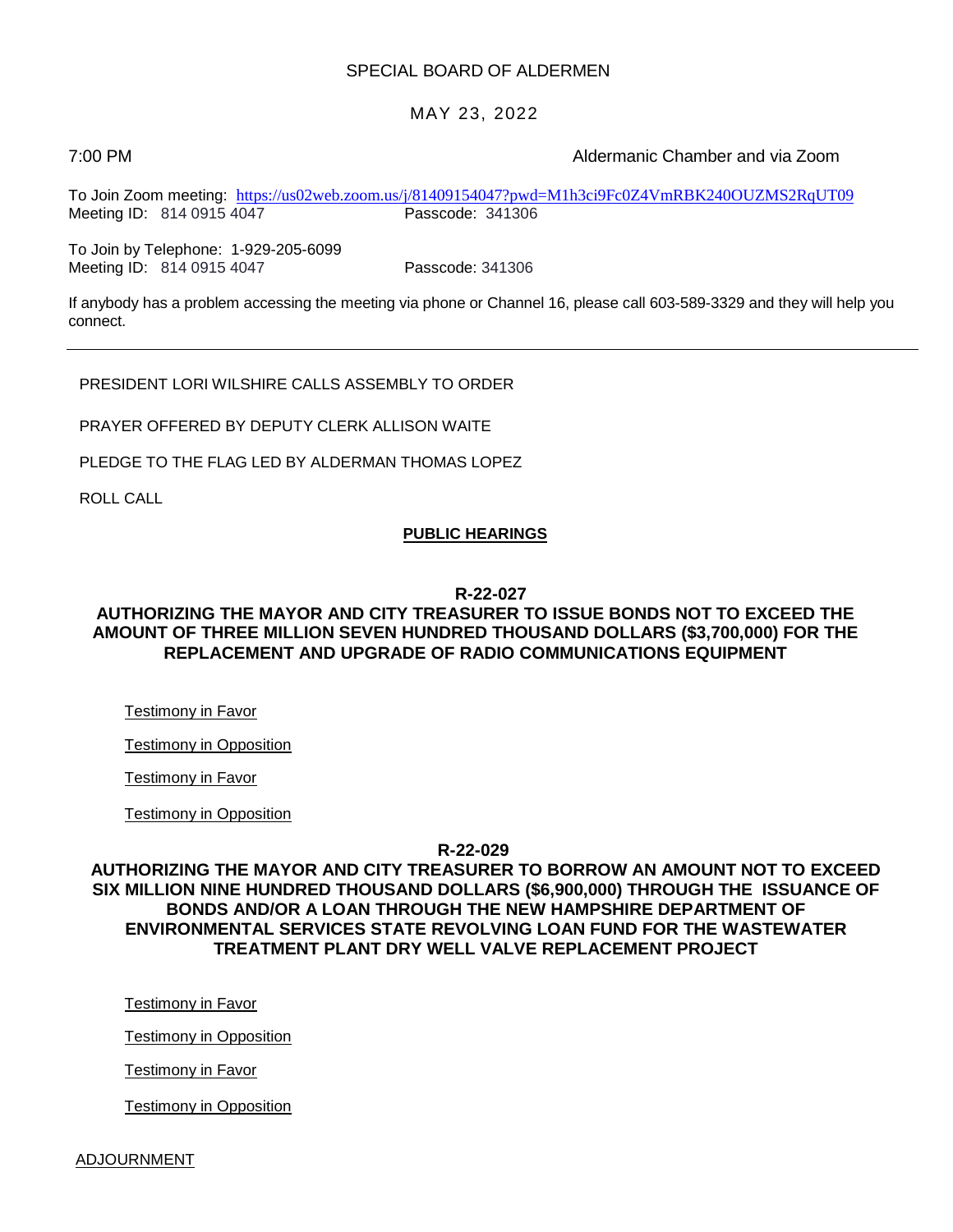

# **RESOLUTION**

## **AUTHORIZING THE MAYOR AND CITY TREASURER TO ISSUE BONDS NOT TO EXCEED THE AMOUNT OF THREE MILLION SEVEN HUNDRED THOUSAND DOLLARS (\$3,700,000) FOR THE REPLACEMENT AND UPGRADE OF RADIO COMMUNICATIONS EQUIPMENT**

# *CITY OF NASHUA*

*In the Year Two Thousand and Twenty-Two* 

*RESOLVED by the Board of Aldermen of the City of Nashua* that the Mayor of the City of Nashua and the City Treasurer of the City of Nashua are hereby authorized to issue and sell general obligation bonds of the City in an aggregate principal not to exceed three million seven hundred thousand dollars (\$3,700,000). The proceeds of said bonds shall be used to upgrade and replace radio communications equipment, and the useful life of the equipment is 7 years.

Pursuant to Nashua City Charter §54-a, this resolution requires a "duly advertised public hearing." Also see N.H. RSA 33:9, which requires a 2/3 vote for passage of this resolution.

The bonds shall be general obligations of the City of Nashua, payable as to principal and interest from ad valorem taxes, which will be levied without limitation as to rate or amount on all taxable property within the territorial limits of the City of Nashua.

The bonds shall bear the manual and facsimile signature of the City Treasurer and the Mayor. In accordance with Chapter 91 of the New Hampshire Acts of 2005, bonds issued pursuant to this resolution shall not require an authenticating certificate of a bank or trust company doing business in the State of New Hampshire or the Commonwealth of Massachusetts, or the Commissioner of Revenue Administration.

The bonds are to be issued in fully-registered form by means of a book-entry system or otherwise and shall have such terms and conditions and be in such form, subject to the provisions of this resolution and applicable law, as shall be determined by the Mayor and the City Treasurer.

*RESOLVED FURTHER*, that the Mayor is authorized to enter into the required contracts therefor as well as any amendments to be made thereto or any other documentation necessary for the receipt of said funds.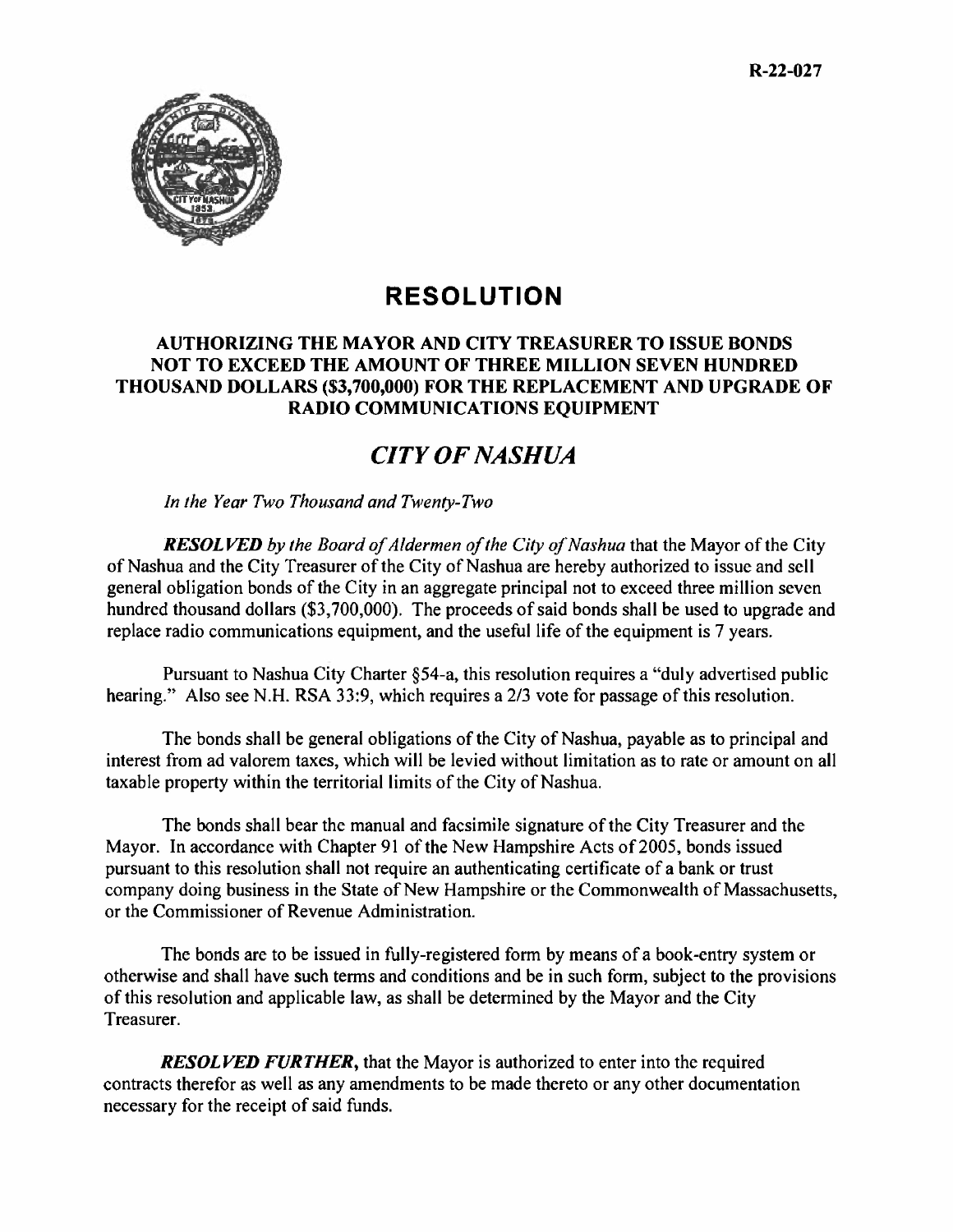## **LEGISLATIVE YEAR 2022**

| <b>RESOLUTION:</b> | $R-22-027$                                                                                                                                                                                                                |
|--------------------|---------------------------------------------------------------------------------------------------------------------------------------------------------------------------------------------------------------------------|
| <b>PURPOSE:</b>    | Authorizing the Mayor and City Treasurer to issue bonds not<br>to exceed the amount of three million seven hundred thousand<br>dollars (\$3,700,000) for the replacement and upgrade of radio<br>communications equipment |
| <b>SPONSOR(S):</b> | <b>Mayor Jim Donchess</b><br>Alderman-at-Large Michael B. O'Brien, Sr.                                                                                                                                                    |

| <b>COMMITTEE</b><br><b>ASSIGNMENT:</b> | <b>Budget Review Committee</b>                                                                                                                                                                                                                                                                             |
|----------------------------------------|------------------------------------------------------------------------------------------------------------------------------------------------------------------------------------------------------------------------------------------------------------------------------------------------------------|
| <b>FISCAL NOTE:</b>                    | The bond would be sold in FY 23 for a seven year term. It is<br>estimated the interest rate will be approximately 3.5% and the<br>total cost of the bond over the seven years will be \$4,218,000<br>including interest. The average annual payment will be<br>approximately \$602,571 beginning in FY 24. |

#### **ANALYSIS**

This resolution authorizes the City to issue and sell general obligation bonds up to 53,700,000 for the replacement and upgrade of radio communications equipment. This project is in the FY2022 Capital Improvements Program.

As this legislation is an authorization to borrow money, this resolution requires a "duly advertised public hearing" pursuant to Nashua City Charter §54-a. NH RSA 33:9 requires a 2/3 vote of all the members for the issuance of bonds. This resolution is also a specific non-budget, supplementary appropriation, permitted by Charter Sec. 53. Requirements for that are notice and a public hearing. A two-thirds vote is required under Charter Sec. 56-b for an item or amount not in the mayor's budget. A roll call is required under Charter Sec. 49.

| Approved as to account            | <b>Financial Services Division</b>   |
|-----------------------------------|--------------------------------------|
| structure, numbers and<br>amount: | By:                                  |
| Approved as to form:              | <b>Office of Corporation Counsel</b> |
|                                   | Bv:                                  |
|                                   | Date:                                |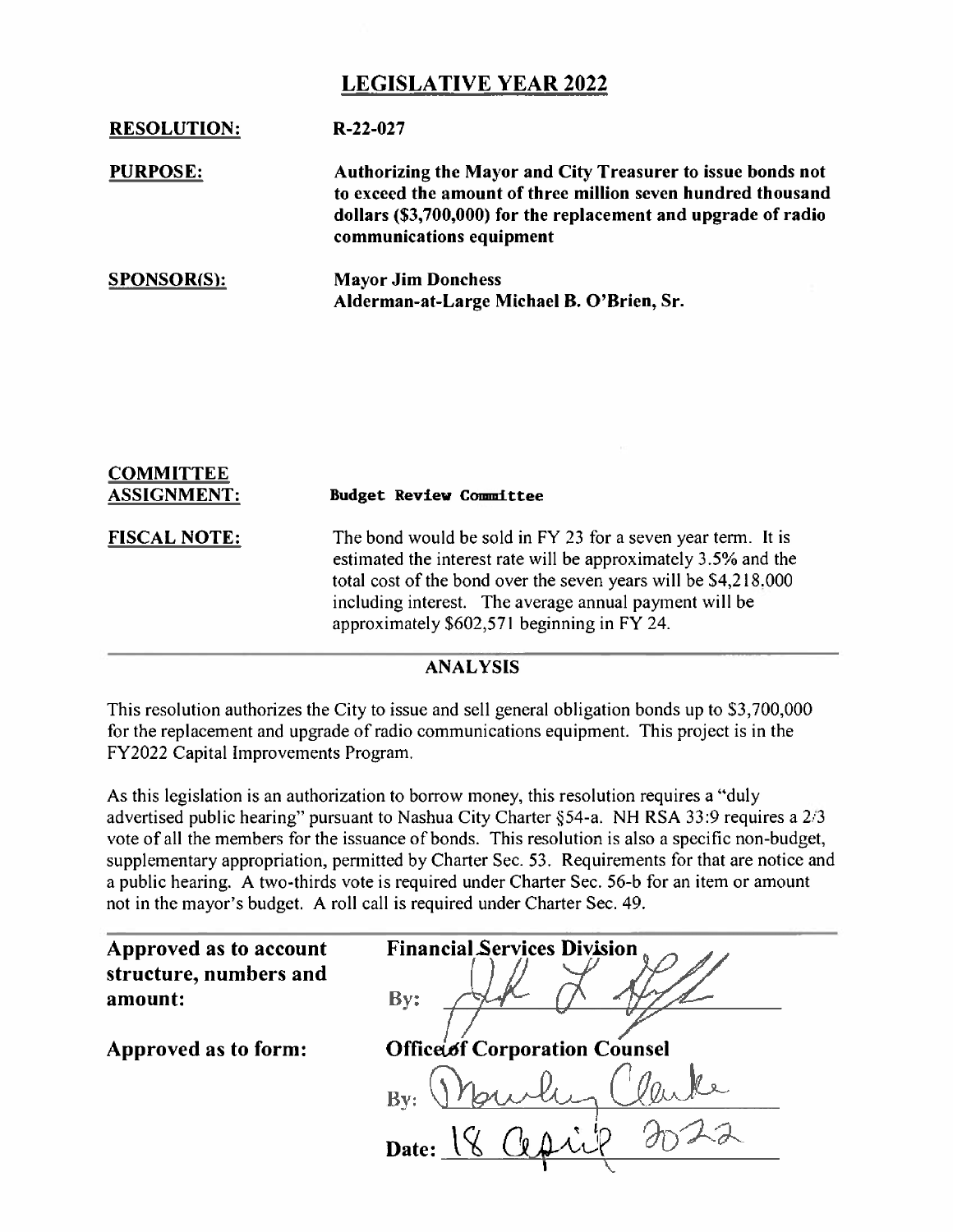

# **RESOLUTION**

## **AUTHORIZING THE MAYOR AND CITY TREASURER TO BORROW AN AMOUNT NOT TO EXCEED SIX MILLION NINE HUNDRED THOUSAND DOLLARS (\$6,900,000) THROUGH THE ISSUANCE OF BONDS AND/OR A LOAN THROUGH THE NEW HAMPSHIRE DEPARTMENT OF ENVIRONMENTAL SERVICES STATE REVOLVING LOAN FUND FOR THE WASTEWATER TREATMENT PLANT DRY WELL VALVE REPLACEMENT PROJECT**

# *CITY OF NASHUA*

*In the Year Two Thousand and Twenty-Two* 

*RESOLVED by the Board of Aldermen of the City of Nashua* that the Mayor of the City of Nashua and the City Treasurer of the City of Nashua arc hereby authorized to borrow up to Six Million Nine Hundred Thousand Dollars (\$6,900,000) through the issuance of bonds of the City under the Municipal Finance Act and/or a low interest loan program offered through the State of New Hampshire Department of Environmental Services, identified as the State Revolving Loan Fund. The proceeds of said bonds or loans shall be used to fund the Wastewater Treatment Plant Dry Well Valve Replacement Project. The useful life of the project shall be 20 years.

## *If a bond is issued:*

While the bonds shall be general obligations of the City of Nashua, payable as to principal and interest from ad valorem taxes, which will be levied without limitation as to rate or amount on all taxable property within the territorial limits of the City of Nashua, it is the intent of the City that the principal and interest on any such bonds shall be paid for by revenues received by the Wastewater Enterprise Fund.

The bonds shall bear the manual and facsimile signature of the City Treasurer and the Mayor. In accordance with Chapter 91 of the New Hampshire Acts of 2005, bonds issued pursuant to this resolution shall not require an authenticating certificate of a bank or trust company doing business in the State of New Hampshire or the Commonwealth of Massachusetts, or the Commissioner of Revenue Administration.

The bonds are to be issued in fully-registered form by means of a book-entry system or otherwise and shall have such terms and conditions and be in such form, subject to the provisions of this resolution and applicable law, as shall be determined by the Mayor and the City Treasurer.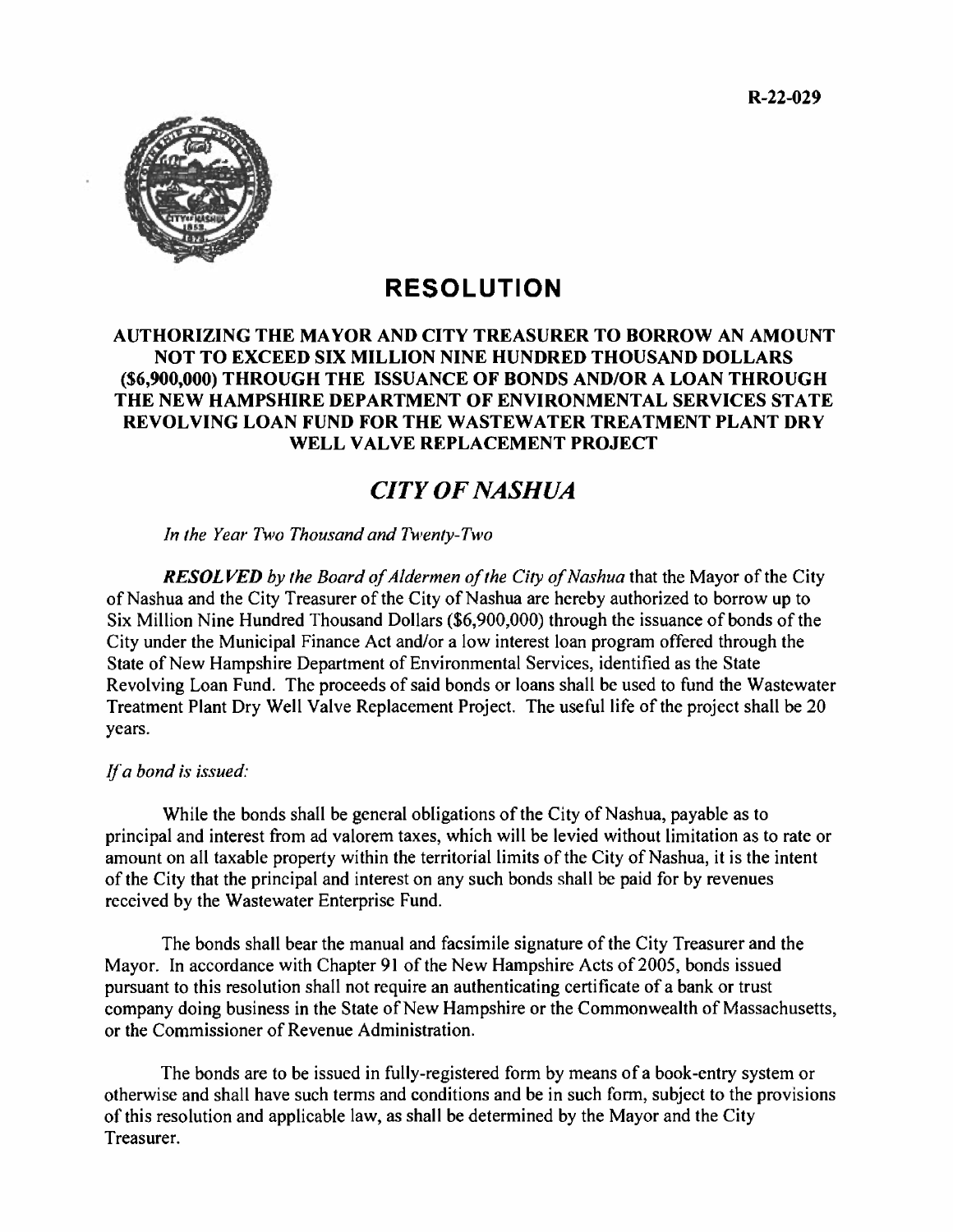#### **RESOLUTION R-22-029**

#### *If a loan is obtained:*

The Mayor of the City of Nashua is hereby authorized on behalf the City of Nashua to file an application for a loan to be made in accordance with New Hampshire Code of Administrative Rules Chapter Env-Wq 500. If such loan is made the City of Nashua agrees to repay the loan as stipulated in the loan agreement.

The Treasurer for the City of Nashua is hereby designated as authorized representative of the City of Nashua for the purpose of furnishing such information, data and documents pertaining to the City of Nashua for the loan as may be required, and otherwise to act as the authorized representative of the City of Nashua in connection with this application and take such other actions as may be necessary to enable the City of Nashua to qualify for the loan.

*RESOLVED FURTHER* that the Mayor is authorized to enter into the required contracts therefore as well as any amendments to be made thereto or any other documentation necessary for the receipt of said funds.